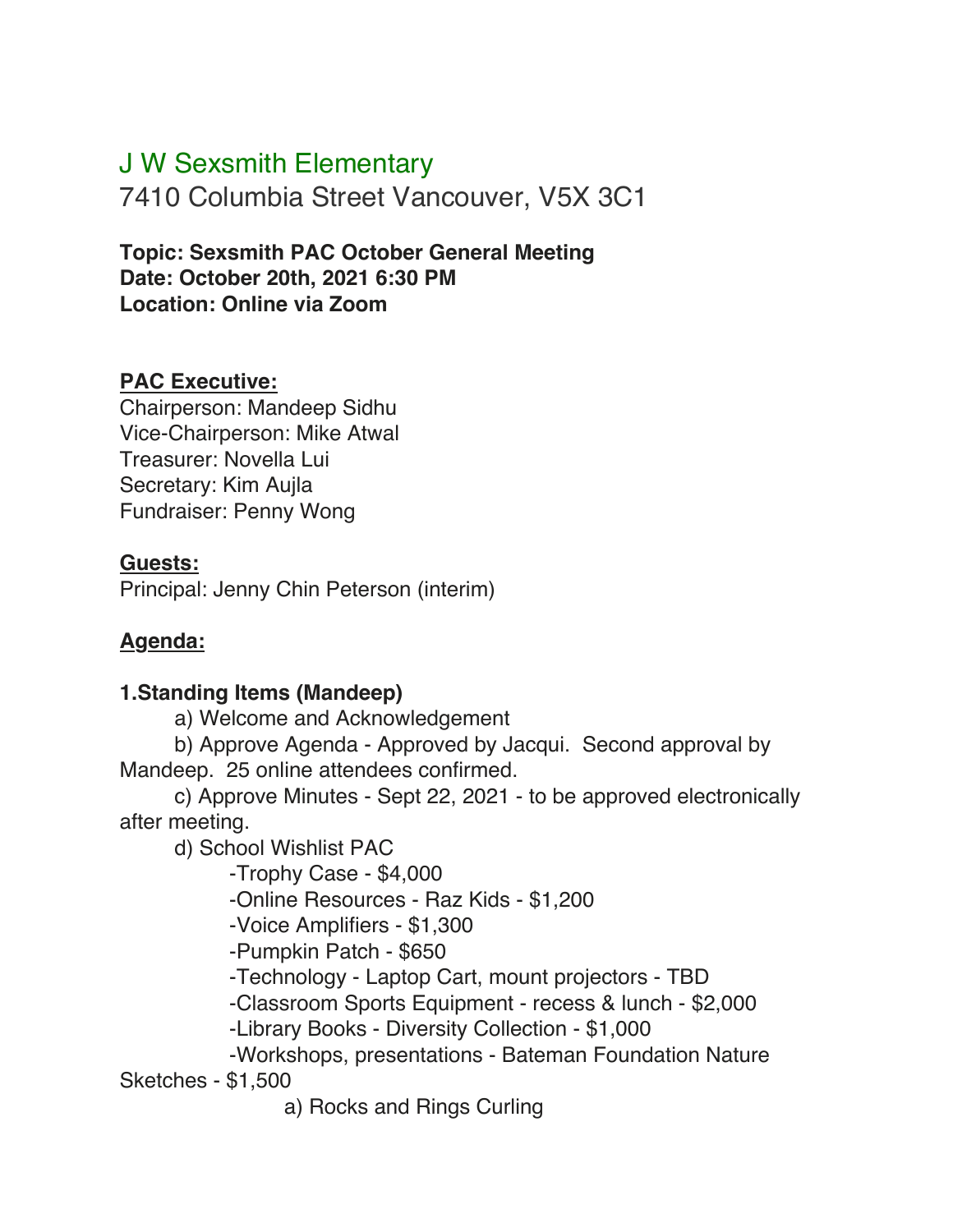b) Rollerblading c) Hip Hop etc. -Parking Signs - \$500

## **2.Principal's Update (Jenny)**

-Jenny reviewing preliminary school wish list put together by the teachers at the school. Some items were left off of the Wishlist for now because they require further discussions. Will wait for Laura to return and then present these other wish list items at a later date if it still makes sense at that time.

## -**Trophy Case**

Started by Joel last spring. Came out of a desire to have a display case such as the ones schools had in the past.

Sexsmith is a new school and we do not have a trophy case to display trophies or art.

Joel received an estimate from the school district for building a trophy case at the front entrance of the school.

Trophy Case dimensions = 16x65x80 inches.

Would be installed at the front entrance of the school from parking lot. Estimate was \$3,894

## -**Online Resources**

Every year school has subscription to RAZ kids (Books online, home reading, track student progress etc.).

Many teachers use Raz especially in primary grades. Comes out to about \$1200

#### -**Voice Amplifiers**

Purchased at another school. Very challenging to talk all day with mask on. The amplifiers are a head device with microphone and bluetooth speaker so when you're speaking with mask on, you do not have to yell or project voice all day.

A number of staff interested. Jenny did purchase a few. Great if PAC can support otherwise Jenny will find funds elsewhere.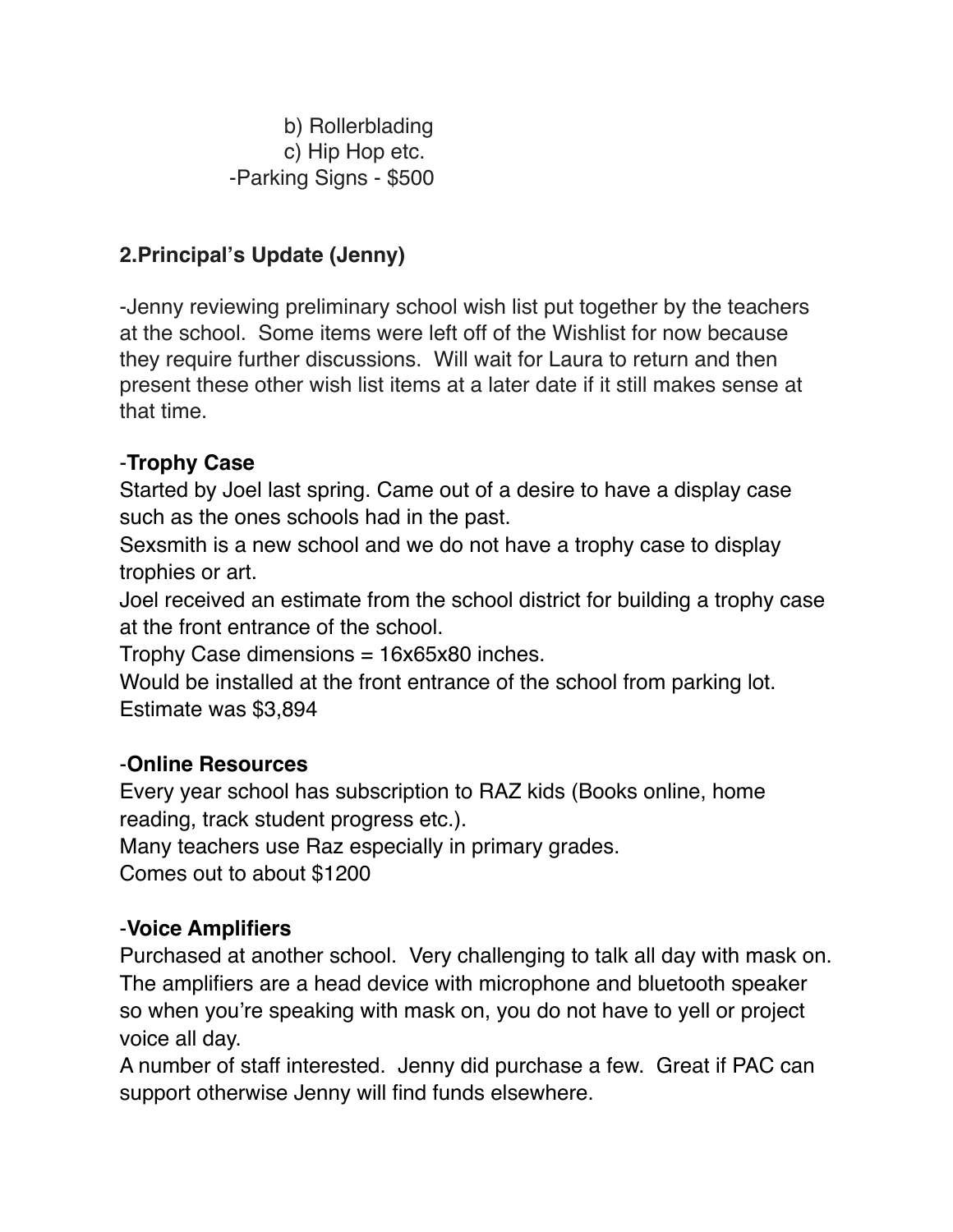Start with quantity 12 Especially helpful with P.E. classes. Jenny testing tomorrow during our earthquake drill outside.

## -**Pumpkin Patch**

Takes place this Tuesday. Mrs. Murray made all arrangements. Cost is about 650\$ for delivery of pumpkins to all primary classes and preschool.

## -**Technology**

Joel provided estimate - 40K approximately required for technology. Hot lunch refunds going towards this fund.

In addition to laptop carts, there is also a preference to mount the laptops. Extension cords running everywhere are a tripping hazard. Jenny to get estimate to see how much to mount the projectors into the ceiling. Range in price from \$500-\$1000 (depends on how new school is wired). Old schools - about \$1K because they conduct an asbestos check.

There are new projectors available which are shorter; they run about \$1200 - this is a longer term discussion.

## -**Sports Equipment**

Want equipment that can go outside.

## -**Library books**

Anti racism training and emphasis on diversity.

What does our library collection look like today? Important to support diversity in the books we have.

Diversity = Different authors, different backgrounds, representing different perspectives and communities.

Start a diversity collection - be deliberate and systematic about it (Jenny).

#### -**Workshops**

Last year we had a sketch artist from Bateman Foundation come into the school.

Funding to bring in different guest speakers and programs. Ex. Roller blading, curling, hip hop etc. Lots of variety of things out there.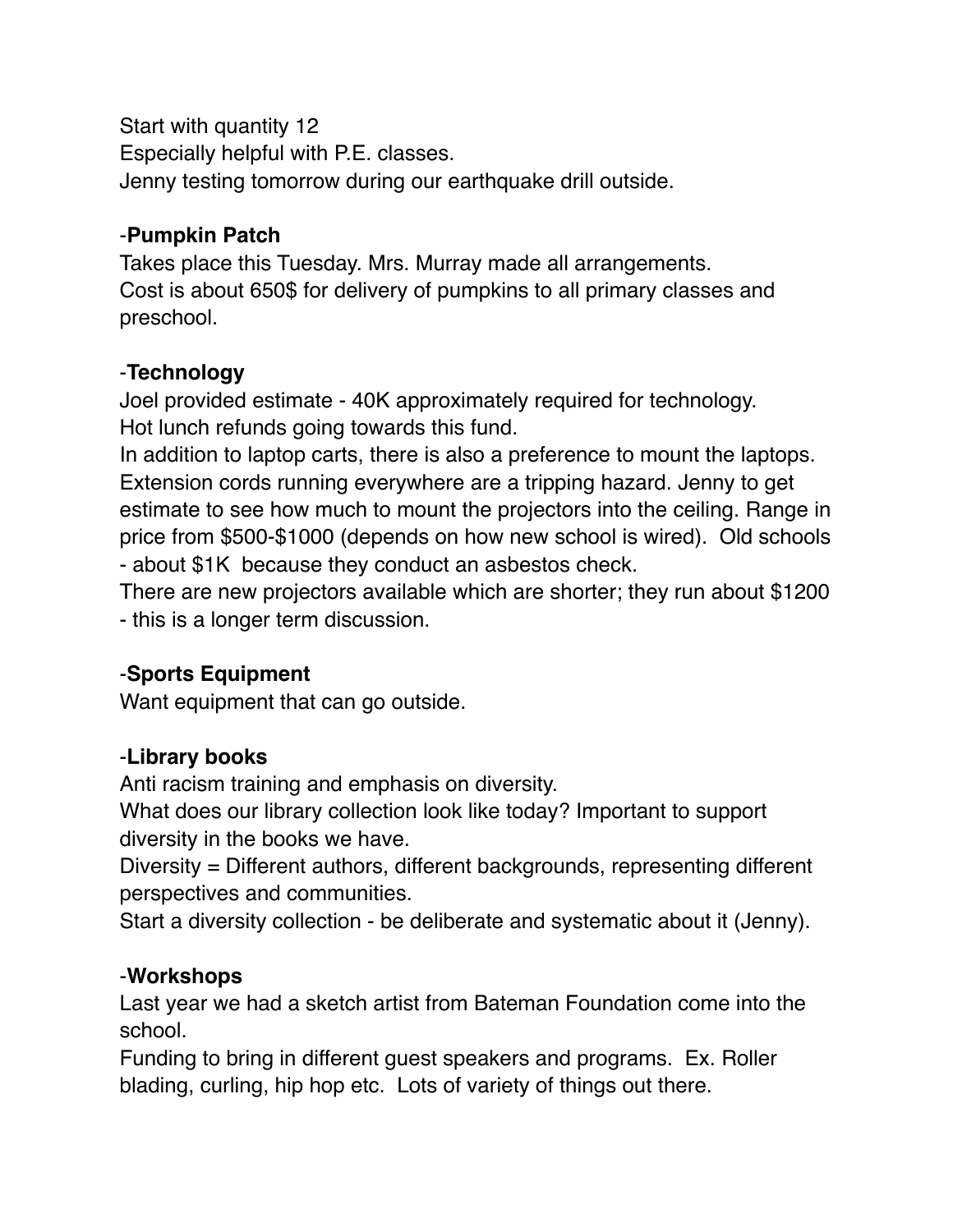## -**Parking Signs**

Currently there are no signs to inform parents of drop off only zone and no parking zones.

Staff has made their own signs; laminated them. This has worked for the short term.

For the long term, might need a couple of sandwich boards that are painted, waterproof and more permanent. Cost approx. \$500.

\*\*\*Costs referenced above are a starting point for discussion. Not all firm estimates yet.

# **Principes Update:**

• New parking rules - working great! Success so far.

Parent teacher conferences took place. Great opportunity for parents to meet with teachers and do some goal setting. Go back to inperson or hybrid model for conferences.

- Official report cards in January.
- Tomorrow, Thursday, Great BC Shakeout Earthquake Drill
	- comprehensive earthquake prep
	- ⁃ cognizant of the challenging weather and therefore, will conduct an abbreviated version of the drill; won't stay outside for the full 1hour
	- ⁃ Practice very low key unification process reunify students with family in case of emergency event
	- Kindergarten parents are coming early for pick up on voluntary basis
	- ⁃ Will walk them through the unification. Parents will have to produce ID at the check in desk. Yellow form sent home. Bottom half of the yellow form is used to bring child to the release area. Form is initialized by staff before releasing child to the parents.

# **3.Treasurer's Report (Angela)**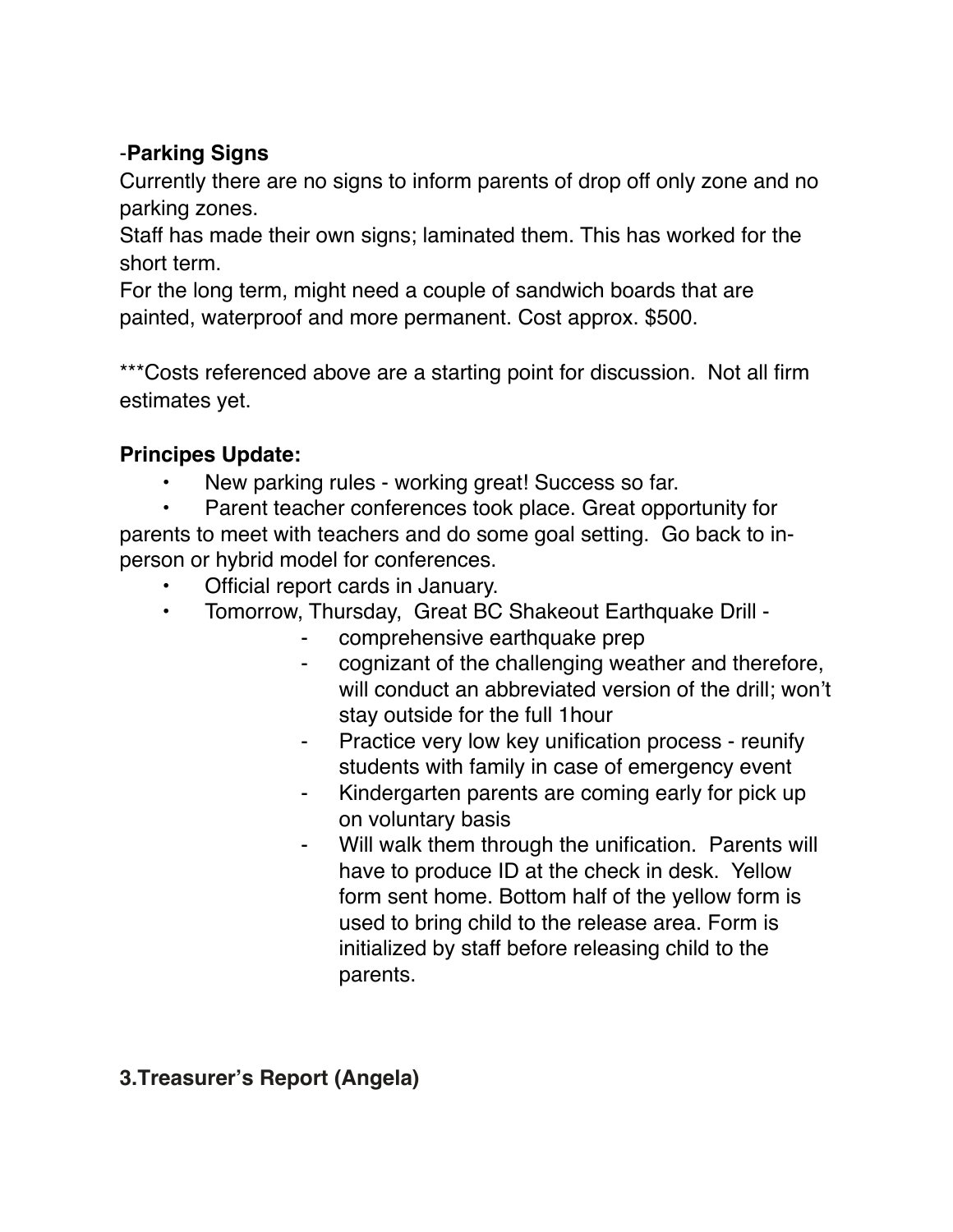| <b>OCTOBER 2021 BALANCES</b> |                                       |                |                                                                                                                                                                                 |                              |                                                                    |          |                                          |  |
|------------------------------|---------------------------------------|----------------|---------------------------------------------------------------------------------------------------------------------------------------------------------------------------------|------------------------------|--------------------------------------------------------------------|----------|------------------------------------------|--|
|                              | <b>PAC General</b>                    |                | 19294.22 Balance from Ms. Tassy's report                                                                                                                                        |                              | <b>PAC Gaming Account</b>                                          |          | 21419.21 Received 8240 from the Ministry |  |
| Committed<br><b>Expenses</b> | Grade 7 Fundraiser<br>Christmas cards | $-250$         |                                                                                                                                                                                 |                              | Membership shares                                                  | 6.25     |                                          |  |
|                              | Diwali staff lunch                    | $-500$         |                                                                                                                                                                                 | Committed<br><b>Expenses</b> | Halloween decorations                                              | $-100$   |                                          |  |
|                              | <b>Adjusted Balance</b>               | 18544.22       |                                                                                                                                                                                 |                              | Diwali backdrop and decorations                                    | $-100$   |                                          |  |
|                              | <b>PAC Chocolates</b>                 |                | 1088.99 Balance from Ms. Tassy's report                                                                                                                                         |                              | Diwali samosas for students                                        | $-400$   |                                          |  |
|                              |                                       |                |                                                                                                                                                                                 |                              | <b>Divas</b>                                                       | $-150$   |                                          |  |
|                              | <b>Fundraiser account</b>             |                | 358.9 Balance from Ms. Tassy's report                                                                                                                                           |                              | <b>Adjusted Balance</b>                                            | 20675.46 |                                          |  |
|                              | Total from three<br>accounts          | 19992.11       |                                                                                                                                                                                 |                              |                                                                    |          |                                          |  |
|                              |                                       |                |                                                                                                                                                                                 |                              |                                                                    |          |                                          |  |
|                              | <b>Technology Fund</b>                | 9034.77 lunch. | This account is from the Hot                                                                                                                                                    |                              | 4976.12 Donated - Parents chose to donate.                         |          |                                          |  |
|                              | Hot lunch refunds (AS)                |                | The total includes the three hot<br>-68.75 lunch refunds made this month.                                                                                                       |                              | 4058.65 Remaining - Parents did not respond. Assumed they donated. |          |                                          |  |
|                              | Hot lunch refunds (KP)                |                | This amount currently is<br>deposited in the PAC General<br>Account, but it has been<br>transferred into the<br>Fundraising/Technology Account<br>-52.5 as of October 20, 2021. |                              |                                                                    |          |                                          |  |
|                              | Hot lunch refunds (JS)                | $-22.5$        |                                                                                                                                                                                 |                              |                                                                    |          |                                          |  |
|                              |                                       |                |                                                                                                                                                                                 |                              |                                                                    |          |                                          |  |

-PAC General Account:

 $-Balance = $19,294.22$ 

-Committed \$250 and \$500 to Diwali lunch.

 $-$ Adjusted Balance = \$18,544.22

-PAC Chocolates Account is same as the previous month = \$1088.99

-Fundraiser Account = \$358.90

Total of 3 accounts above  $= $19,992.11$ 

-Tech fund account  $= $9,034.77$ 

- 3 refunds were issued.

-Completed this month and also transferred tech fund from the general account to the technology fund account.

-The 2 accounts are now separated.

-PAC Gaming Account

-Received \$8,240 from the Ministry.

-Current balance \$21,419.21

-Last month we committed to \$100 to Halloween decorations, \$100 for Diwali backdrop/decorations, \$400 for Diwali samosas & \$150 for Diyas.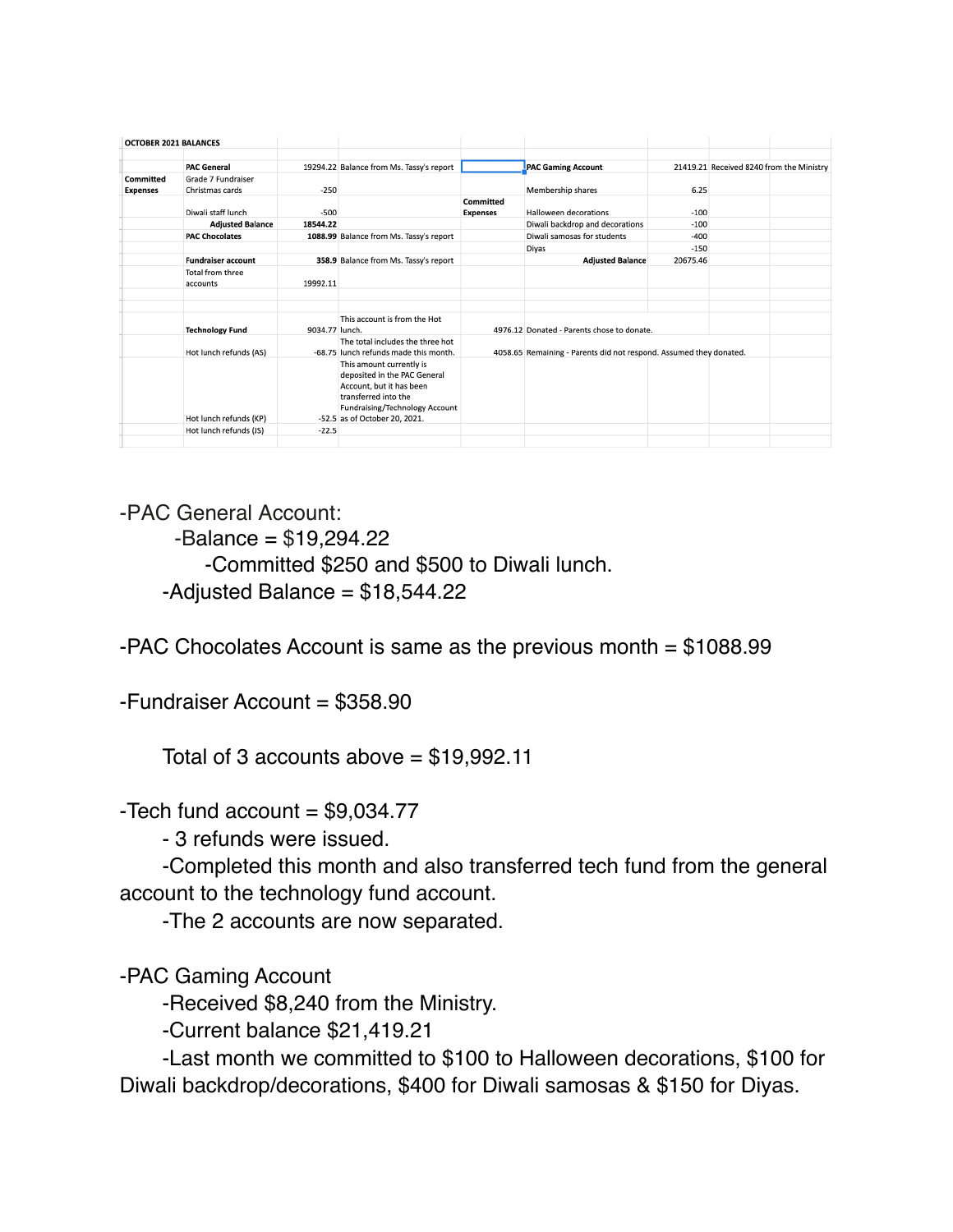-Going forward balance  $= $20,675.46$ 

-Question from Mandeep: What is the balance remaining in the gaming funds account for year 2019?

As per Angela, there is approx. \$5K remaining and it must be used this year.

We used approx. \$2K last year from original amount.

We need to utilized the remaining \$5K in funds this year (confirmed by Angela)

We have received the new funding application for the current year (as per Angela).

# **Approvals for Staff Wish List:**

-Look at high priority items first: Raz Kids and trophy case are time sensitive (as per Jenny). Estimate for trophy case expires soon. Raz Kids renewal expires in November.

-Pumpkin Patch is \$650 - can come out of gaming fund - this has been Approved (confirmed by Mandeep). Novella will have to clarify the invoices and submit invoices to Ms. Tassy.

-How many preschool kids are attending? TBD - We will need to confirm. (2\$ per pumpkin)

-Raz Kids - can't use gaming funds. PAC has never supported Raz Kids because it's something that teachers have decided to use instead of books. We can take it possibly out of the school account.

-Trophy Case - time sensitive. Quote was closer to 2K/3K. Price is more now compared to what was originally quoted but it is important for the school to have it. We need to utilize the gaming funds.

-Motion to approve - approved. Angela and Mandeep have motioned to approve.

-Voice Amplifiers - getting difficult for teachers. General consensus amongst PAC is that these devices are nice to have and not mandatory. We would like to save the general account funds (as per Penny).

-Sports equipment \$2K - items for extra-curricular activities which are outside can be covered by gaming fund (as per Angela). Have invoice directed to the PAC (as per Angela). Motion to approve up to \$2,000 by Mandeep / Second - Penny.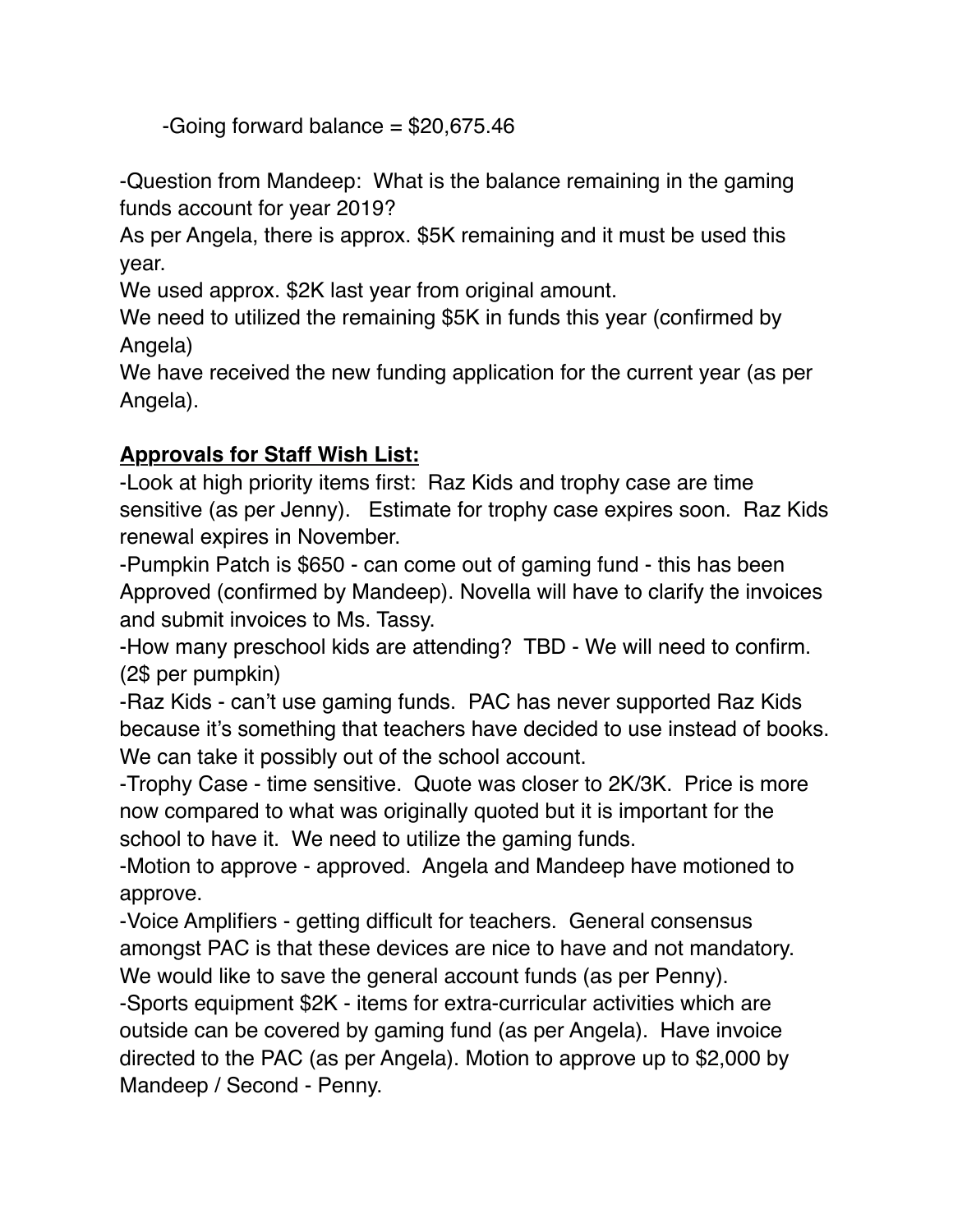-Library Books - diversity collection - Penny approved motion. Second motion by Mandeep.

-Workshops - will come back with a plan after doing more research. Not sure which specific programs or workshops they want yet. More investigation needed (as per Jenny). We can put on hold for now and revisit when Jenny has more details. Wait until we get an estimate. -Parking Signs - health and safety concern and therefore VSB should pay for it however, No parking is technically allowed as per the sign on school property. School staff doing their best to control flow of traffic. So far new traffic rules have been implemented successfully. We will continue to use the plastic signs for now.

## **4.Hot Lunch Coordinator's Report (Mandeep)**

-on hold until January 2022

# **5.Fundraiser Report (Penny)**

-Ongoing fundraise - Oliver's Labels

-Funstrip gift card program - get 2-3% of sales

-Diwali background has arrived.

-We are on track with Halloween decorations. Trying to set up mini haunted house in library. Penny might be 25-20\$ over budget.

-Oct 24th was International Teachers Day. PAC offered coffee and donuts. Teachers thank everyone.

-Gr. 7 fundraiser grad ideas - still working on ideas with teachers.

-Purdy's Chocolate Fundraiser - Penny working on it.

-Pink T-shirt Anti-Bullying Day - Penny is working on a new design. We will all see design before it goes to the printer. -Still working with suppliers on water bottle and t-shirt branding.

## **6.New Business: (Mandeep)**

-PCI Developments emailed Mandeep regarding making donation. They were willing to support hot lunch program etc. Mandeep has informed PCI that our hot lunch program is closed for now but we are fundraising for the